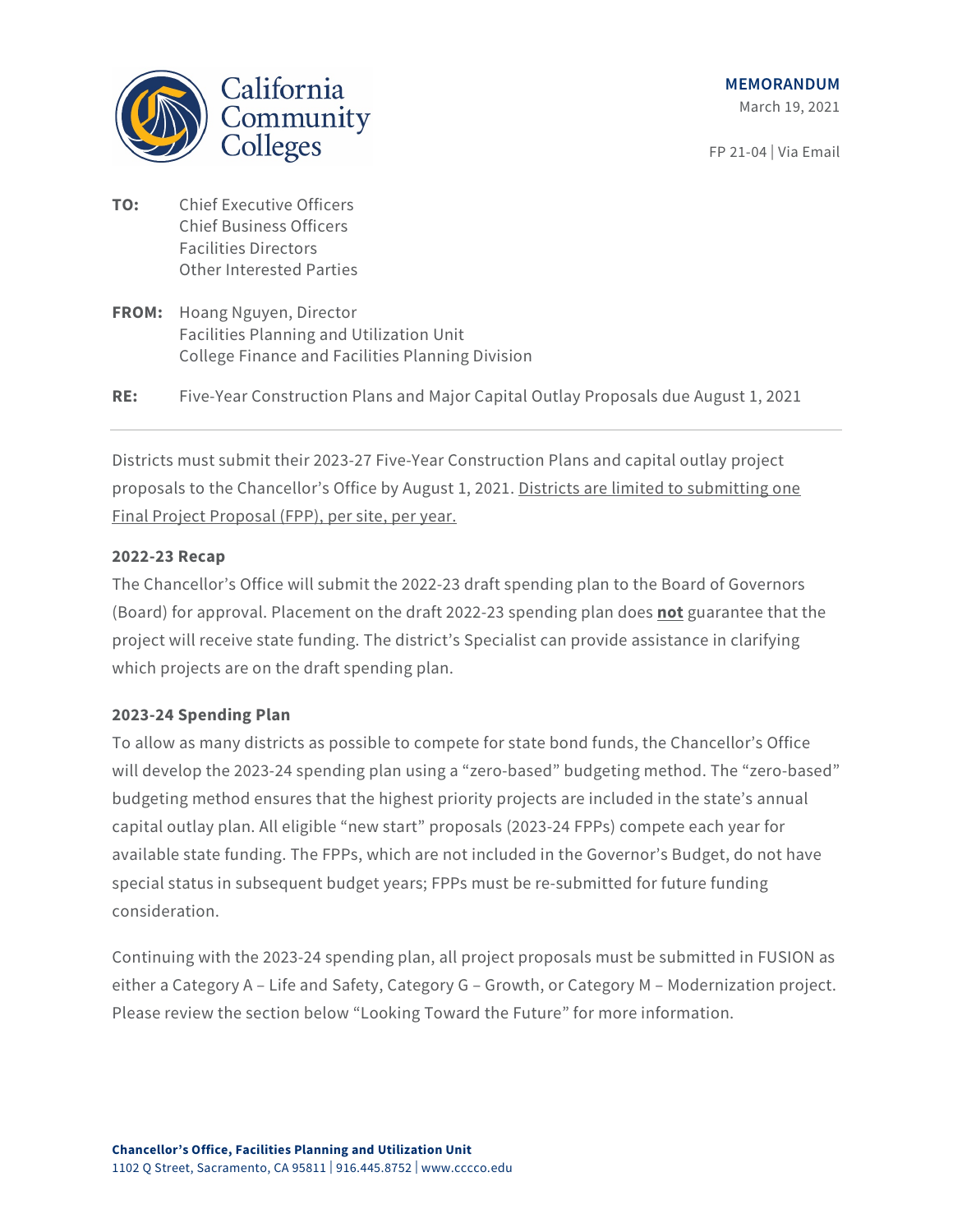#### **FPPs**

Districts may submit a 2023-24 FPP from the attached list of "Initial Project Proposal-approved" projects. This list reflects those proposals that may be eligible to compete for 2023-24 state capital outlay funding. The FPP forms are located in Appendix B of the Facilities Planning Manual (see attachments for manual). Additionally, sample floor plans can be found in Appendix F and the FPP Completion Checklist can be found in Appendix H. A State Administrative Manual (SAM) narrative guidance document, which includes sample text and instructions, is attached with this memorandum. In addition, please provide the economic analysis matrix as an attachment to the FPP. For Category A – Life and Safety proposals, please include any third-party independent studies and/or reports, which identifies the critical life-safety issues.

#### **Replacement costs**

Please be aware that the Division of State Architects (DSA) will be releasing an updated Interpretation of Regulations (IR) in the near future to better define the 50% replacement costs threshold requiring seismic retrofit replacements. At the time of this guidance, the IR is not yet released and DSA will be working with members of a new state subcommittee to standardize methods for calculating these costs in FUSION. If you have questions or concerns, please speak to your Specialist.

#### **Department of Finance**

The Department of Finance (Finance) has requested that the narrative responses to the SAM include information about how each project addresses needs and reflects the district's highest priority. The abstract section of the narrative shall include full state and local costs of the project. Further, Finance has requested that districts must include a local contribution, minimum 25%, for all submitted project proposals (FPPs and IPPs) and that 100 percent of the equipment phase for all projects be funded locally. Include the cost of the equipment phase in the state-supportable district cost section of the Junior College Accounting Form (JCAF) 32 in FUSION. If districts are unable to contribute the minimum 25 percent, please see attached 2020 Revision BOG Policy on Capital Outlay Program Priorities and SAM Narrative Guidance on how to demonstrate hardship.

#### **CCCI/EPI**

Project proposals (2023-24 FPPs) must be developed using the current California Construction Cost Index (CCCI) 7120, Equipment Price Index (EPI) 3843, and inspection allowance of \$14,493 per month. Please do not escalate costs to the mid-point of construction. The Chancellor's Office will escalate costs using the methodology approved by Finance.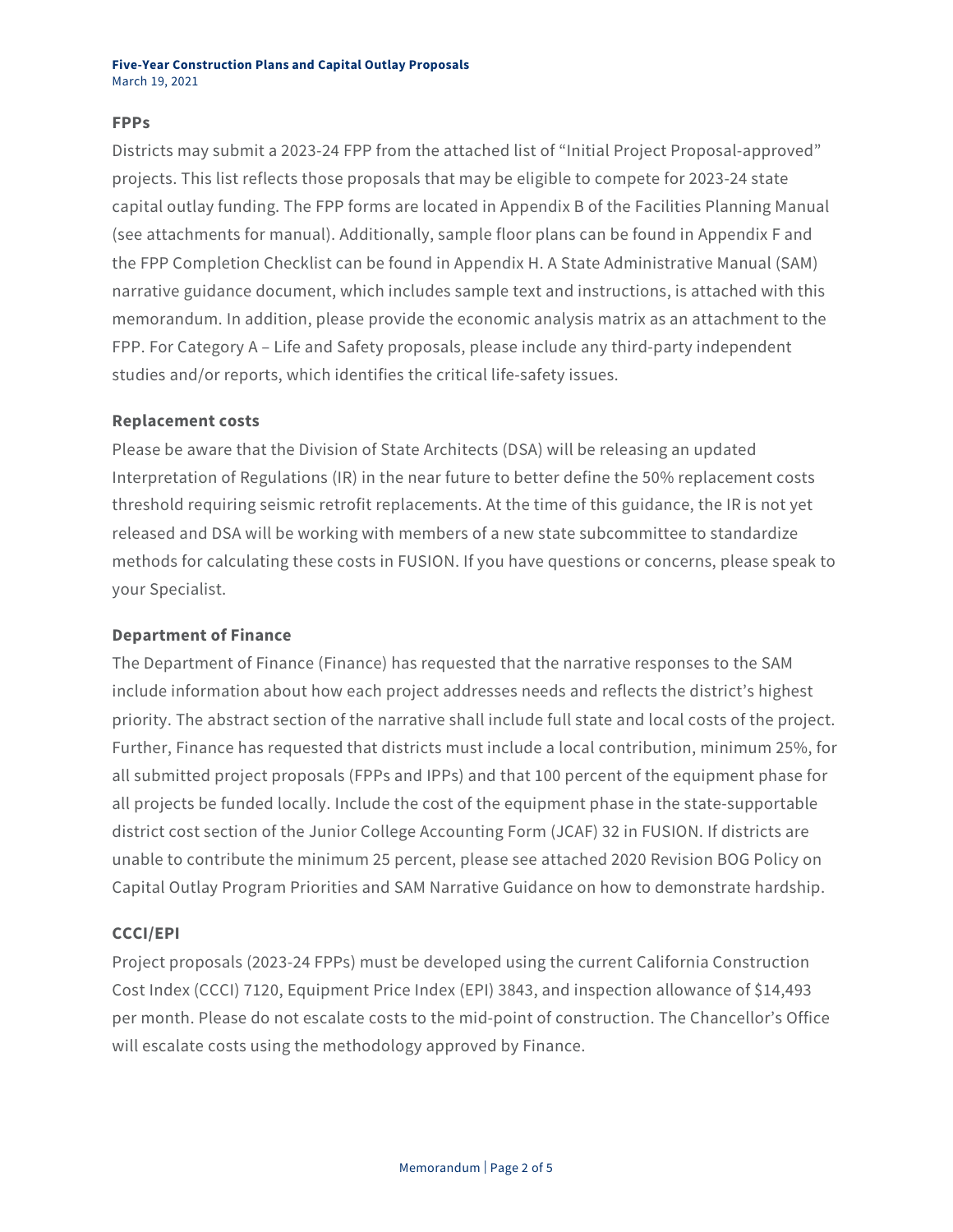#### **IPPs**

Districts may submit new 2024-25 Initial Project Proposals (IPPs). In addition, districts must resubmit any previously approved IPPs not developed into FPPs for state funding consideration in 2023-24, if the district wants the project considered for state funding in fiscal year 2024-25 (i.e., a 2024-25 IPP).

### **Action/Date Requested**

Please provide the documents listed below to your Chancellor's Office Facilities Planning Specialist by August 1, 2021. District 2023-27 Five-Year Construction Plans, 2023-24 FPPs and 2024-25 IPPs must be developed in FUSION.

| <b>DOCUMENT</b>                              | <b>ACTION REQUESTED</b>                                                                   |
|----------------------------------------------|-------------------------------------------------------------------------------------------|
| 2023-27 District Five-Year Construction Plan | "Submit" electronically in FUSION and mail<br>1 hard copy with original signature.        |
| 2023-24 Final Project Proposals              | "Submit" electronically in FUSION and mail<br>2 hard copies (1 with original signatures). |
| 2024-25 Initial Project Proposals*           | "Submit" electronically in FUSION and mail<br>1 hard copy with original signature.        |

\*All 2023-24 IPPs not developed into FPPs must be resubmitted as 2024-25 IPPs to be eligible to compete for state funding consideration.

# **Looking Toward the Future**

With the adoption of the *[Vision for Success](https://www.cccco.edu/About-Us/Vision-for-Success)* and at the direction of the Board, the Chancellor's Office and the Association of Chief Business Officials Facilities Advisory Committee has evaluated the capital outlay program to align with statewide efforts towards improving student success. The former project categories (i.e. categories A-F) have been collapsed into three categories: Category A –Life and Safety, Category G – Growth, and Category M. Continuing with the 2023-24 spending plan, all FPPs submitted for funding consideration will be evaluated using the new scoring metrics. Additional information on the scoring system is attached – 2020 Revision BOG Policy on Capital Outlay Program Priorities.

Another important component of aligning the priority criteria and funding categories scoring system with the Vision for Success entails updating the Board of Governors Policy on Utilization and Space Standards, which was last adopted in 2010. The new policy increases Office Room Type standards by 25 percent and increases Lecture Room Type standards by 33 percent. In addition,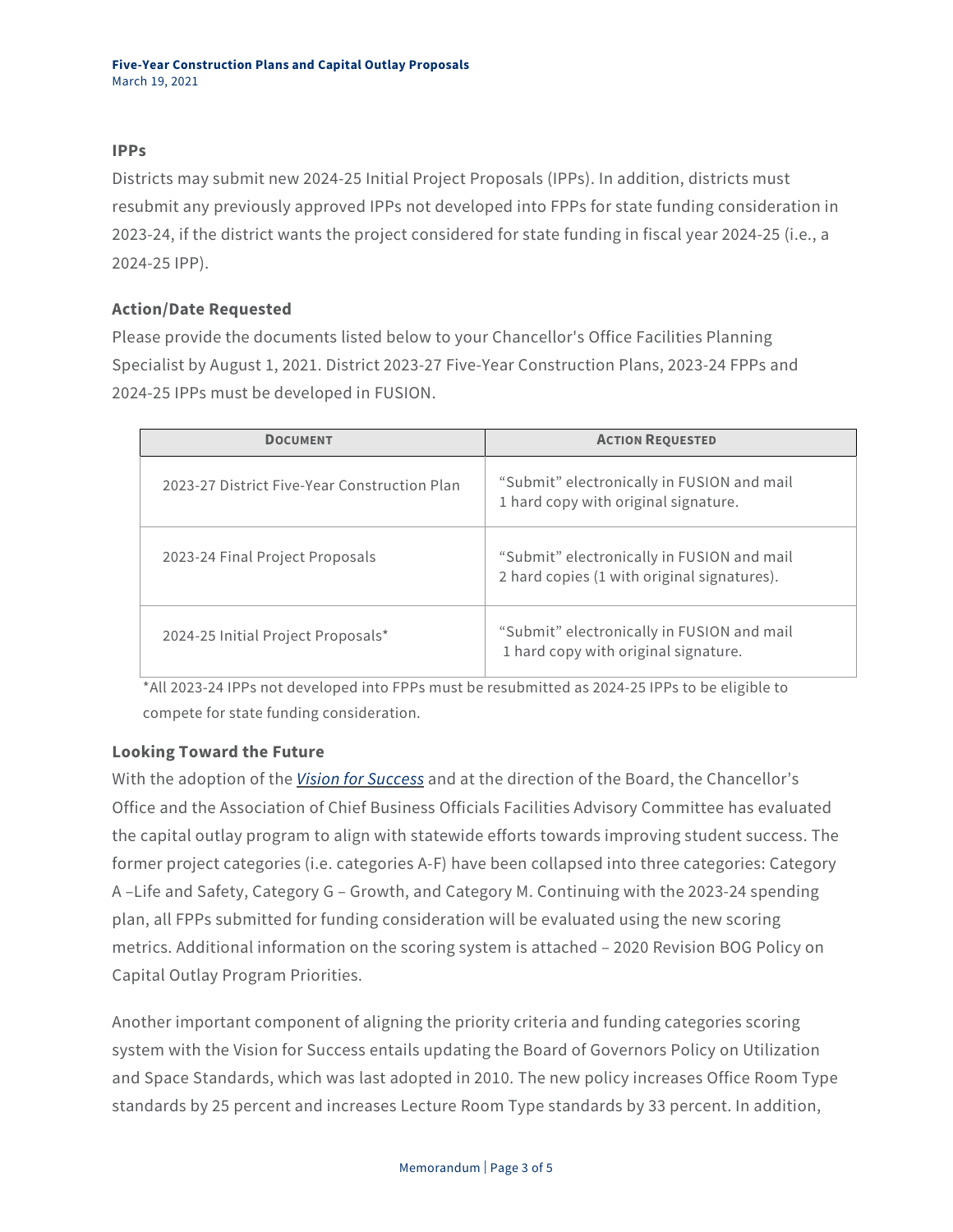#### **Five-Year Construction Plans and Capital Outlay Proposals** March 19, 2021

5,000 FTES will now be used to signify districts as a small community college district for the office space standards. Additional information on Utilization and Space Standards is attached – 2020 Revision BOG Policy on Utilization and Space Standards.

There are currently plans for a new statewide general obligation bond measure in FY 2023-24 for 2 billion dollars in state supported capital outlay projects. If passed, it will provide the necessary funding for the Chancellor's Office to approve an array of new FPPs over the coming years. The Chancellor's Office will issue an updated memorandum as more information is known.

# **FUSION**

The Foundation for California Community Colleges, with input and testing from both districts and the Chancellor's Office, plans to start releasing updates to FUSION beginning on March 19, 2021. These changes are intended to improve the user experience by making it easier to navigate, improve workflow, track changes, and improve calculations made in FUSION. As these changes roll out over the coming months, improvements will continue to be made. Links to training videos are available as you first login to FUSION in the download section on the right-hand of the page and further opportunities for training on FUSION changes will be upcoming. Please be on the lookout for future training announcements.

**FUSION will be offline for maintenance and updates starting March 19th at 5:00pm. FUSION will be back online on March 24th at 8:00 am.** Please contact Shirley Asher at [sasher@foundationccc.org](mailto:sasher@foundationccc.org) if you have any questions.

# **Contact**

If a district intends to submit a Category A – Life and Safety FPP, districts are strongly advised to contact their Specialist early in the development/planning process. Attached is our directory of district assignments and staff contact information.

Thank you for your support of the California Community Colleges capital outlay bond program. Please do not hesitate to call or email your specialist if you need additional information or assistance.

# *Attachments*

2020 Revision BOG Policy on Capital Outlay Program Priorities 2020 Revision BOG Policy on Utilization and Space Standards SAM Narrative Guidance